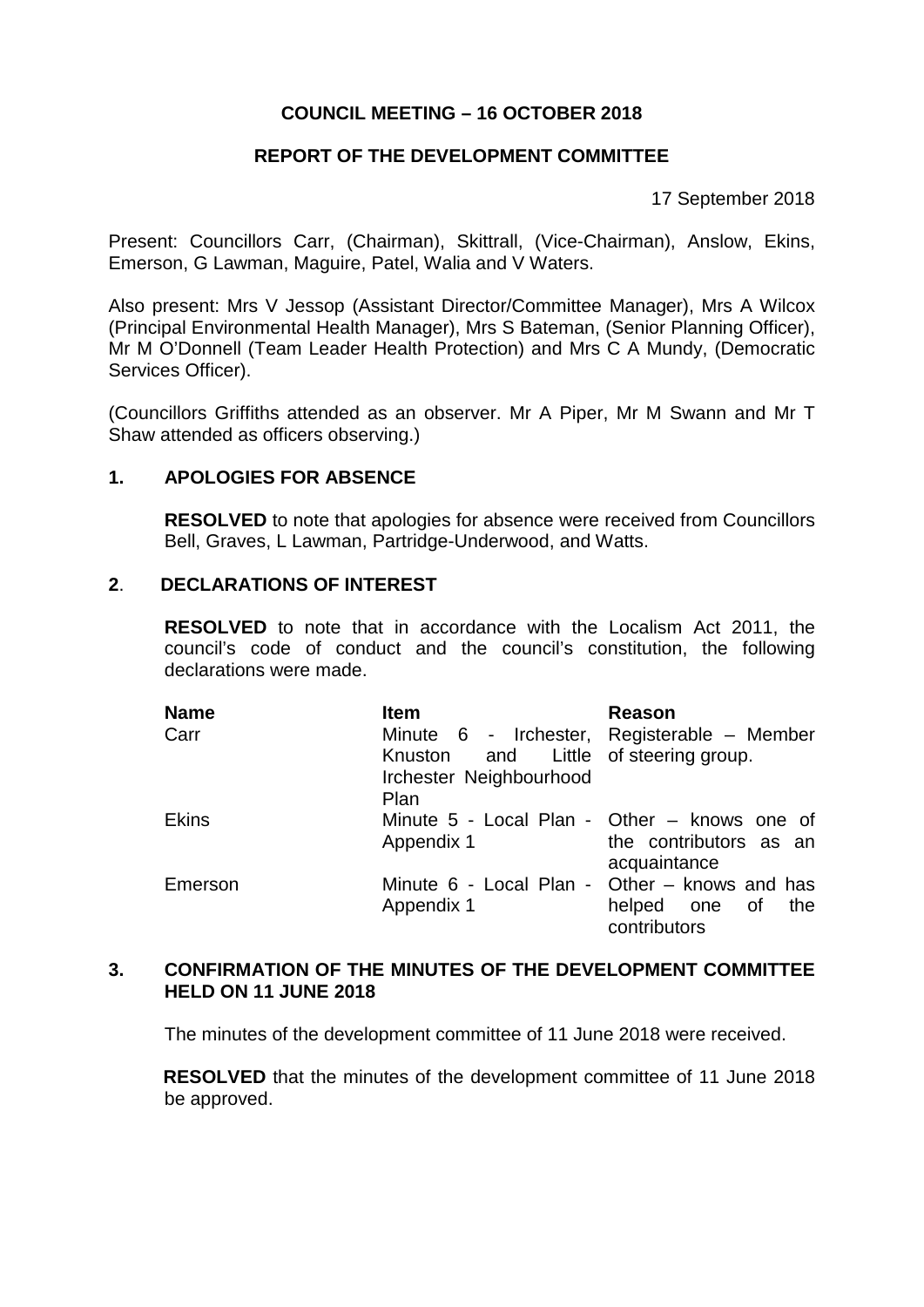## **4. REVIEW OF BOROUGH WIDE STREET TRADING ARRANGEMENTS**

The annexed circulated report of the director of place and strategic growth was received on the proposal to update the street trading restrictions and to seek approval to consult thereon.

Appended to the report were the following:

- Appendix A map of current consent pitches in the town centre;
- Appendix B map of current consent pitches within the rest of the borough;
- Appendix C draft street trading policy and conditions

The report explained that street trading was historically managed by two separate teams, with Wellingborugh Norse managing the market and town centre areas and the licensing team managing street trading elsewhere. It was proposed that in future the licensing team would take on all street trading functions across the borough and regularise the application process and conditions attached to each consent.

It was also proposed that there be a significant change to current street trading arrangements with the implementation of a borough wide consent area.

There were seven street trading consent pitches in Market Street and Orient Plaza, these areas are the subject of a licence from the county council which is currently under renegotiation. The report also detailed the current arrangements across the rest of the borough.

Within the report was a summary comparison of the key merits/demerits of a licence regime versus a consent regime. Officers recommended that option five being a borough wide consent restriction be implemented with only current designated pitches and further pitches allocated upon application and individual consultation for requested locations.

The basis for this option was that it:

- Introduces borough wide consistency and control of street trading;
- Includes both existing and potential new development within the regime;
- Permits existing pitch holders to continue trading in their current location;
- Permits applications for new pitches to be considered and consulted upon thus encouraging small business growth in a managed way;
- Permits the most flexibility in management of street trading

If members wished to proceed with this option the street trading policy would be consulted on.

Members discussed the report in more detail raising some queries over current and future street trading and asked what the costs were expected to be and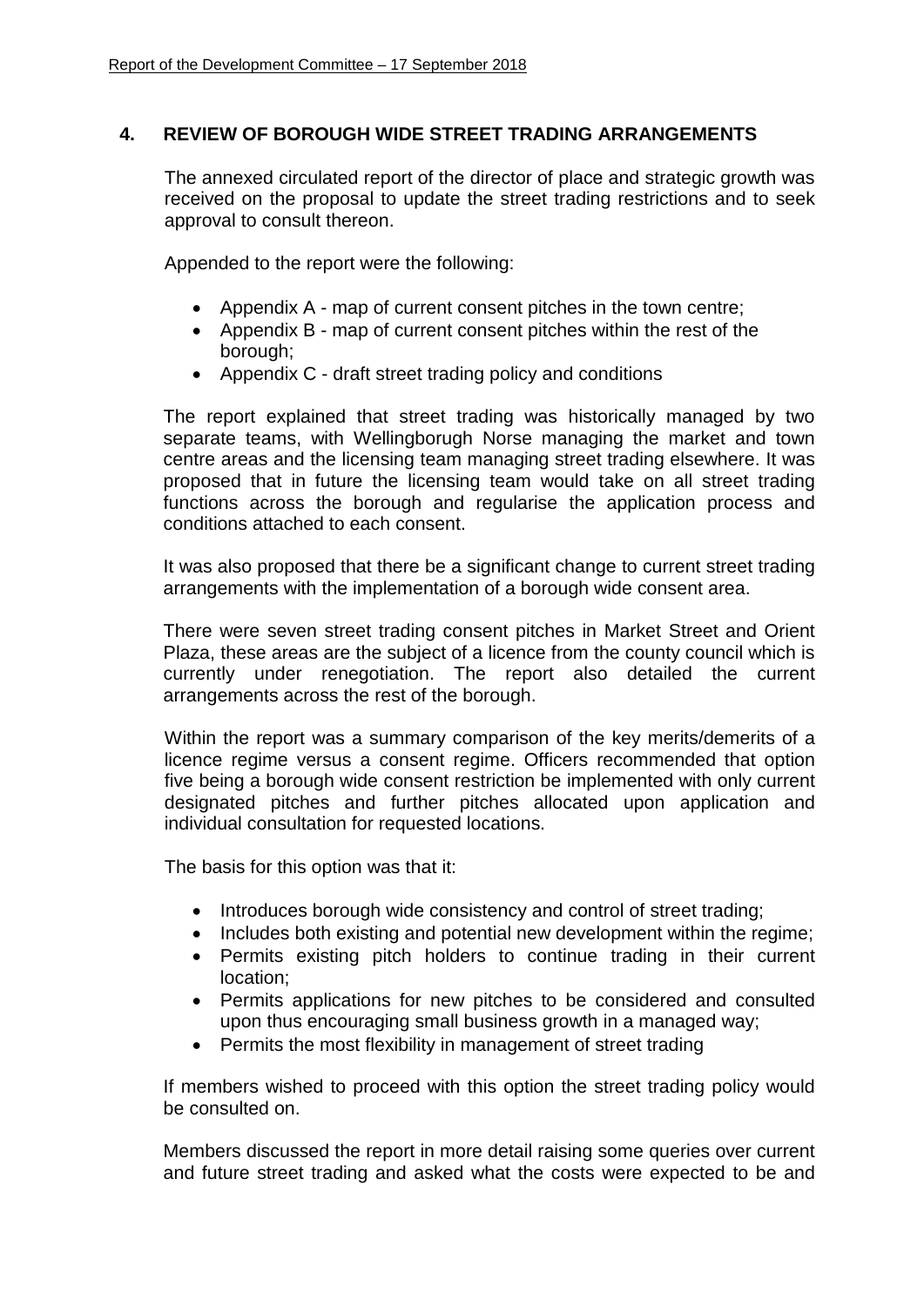why these hadn't been detailed in the report. Officers explained that the costings were expected to be similar to those currently charged and would be based on cost recovery and had not been detailed in this report as they would be the subject of a report to resources committee.

Members agreed that the option recommended by officers for a consent restriction be consulted on and also commended the report and hard work of the officers in bringing this to committee.

### **RESOLVED** that:

- (i) approval be given to the adoption of option five;
- (ii) approval be given to initiate the statutory procedure of giving notice of intention to vary the current resolution in respect of street trading;
- (iii) approval be given to undertake a 28 day consultation on the draft policy and conditions;
- (iv) it be noted that a further report, would be submitted following the consultation with summary feedback and a finalised draft policy for approval.

### **5. LOCAL PLAN – RESPONSES TO MODIFICATIONS**

The annexed circulated report of the director of place and strategic growth was received in relation to representations received on the proposed modifications to the Plan for the Borough of Wellingborough (PBW).

Appended to the report were the following:

- Appendix 1 representations received to main modifications;
- Appendix 2 proposed responses to representations received to
- proposed modifications to the policies map

(Councillor Emerson left the room during discussions on this item.)

The chairman permitted Mr Wilson of James Wilson Associates to address the meeting on behalf of his clients, Mr and Mrs Reynolds of The Rookery in Hardwick. He spoke in relation to garden land, in the ownership of Mr and Mrs Reynolds, and asked that consideration be given to this being removed from land designated as local green space land (LGS).

The senior planning officer, with the permission of the chairman, circulated a plan of the area; she explained that the land in question was designated as LGS as it made a positive contribution to the conservation area and character of the village. The boundary follows a fence line, which is evidenced in aerial photos since 1999 and was considered to be a defensible boundary. It also demarcates the garden from the wider area which differs in character.

Members concurred that this should remain as detailed in the plan.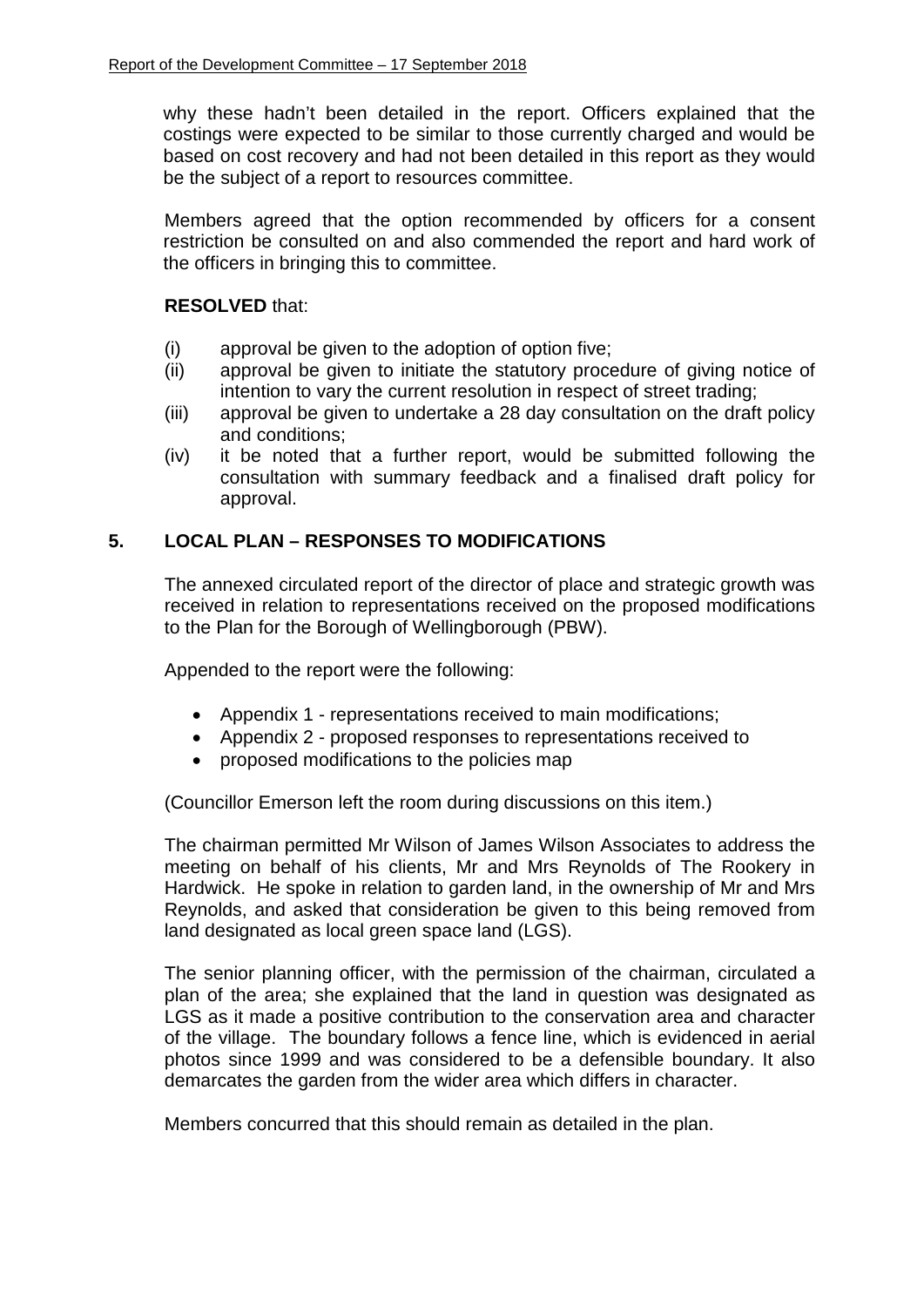**RESOLVED** that approval be given to the responses to the representations received in relation to the main modifications.

(Mr Wilson left the meeting. Councillor Emerson returned to the meeting and Councillor Carr, having declared an interest on the following item, passed the chairmanship of the meeting to his vice-chairman, reserving his right to speak.)

## **6. IRCHESTER, KNUSTON AND LITTLE IRCHESTER NEIGHBOURHOOD PLAN**

The annexed circulated report of the director of place and strategic growth was received to recommend the adoption of the Irchester, Knuston and Little Irchester Neighbourhood Plan.

The plan had been prepared by the Neighbourhood Plan Steering Group and Irchester Parish Council and had been the subject of a referendum on 12 July 2018, which had resulted in the community's endorsement of the plan. The final step was for this to be formally 'made' by the council.

Appended to the report were the following:

- Appendix 1 Irchester, Knuston and Little Irchester Neighbourhood
- Plan;
- Appendix 2 Draft decision statement;
- Appendix 3 List of extant development plan policies.

Councillor Carr addressed the meeting and expressed his thanks to the parish council and all the volunteers who had worked on bringing the neighbourhood plan forward resulting in the referendum agreeing the plan, which would ensure that the right houses were built in the right places for the people in the community. He then left the meeting.

Councillor Maguire, ward councillor for Irchester, also thanked the parish council and volunteers for their work on the Neighbourhood Plan. He did, however, express his concern at the very low turnout of 22.94% on referendum day and considered that the public had not been engaged sufficiently in the process, with a number of parishioners not understanding what the referendum was about. He was also concerned about the suggested sites of Austin Close and James Street as detailed in appendix three. He faced complaints from his constituents on a daily basis over the lack of facilities, which the development of an alternative site could bring. He also considered that each planning application should be judged on its own merit and felt that bungalows and one bedroom flats were needed. The school was at full capacity as was the Doctors' surgery and he considered these concerns should also form part of the Neighbourhood Plan.

Other members concurred with these thoughts but commented that the public could not be forced to vote and had been engaged with leaflet drops and a lot of information available to them prior to the referendum.